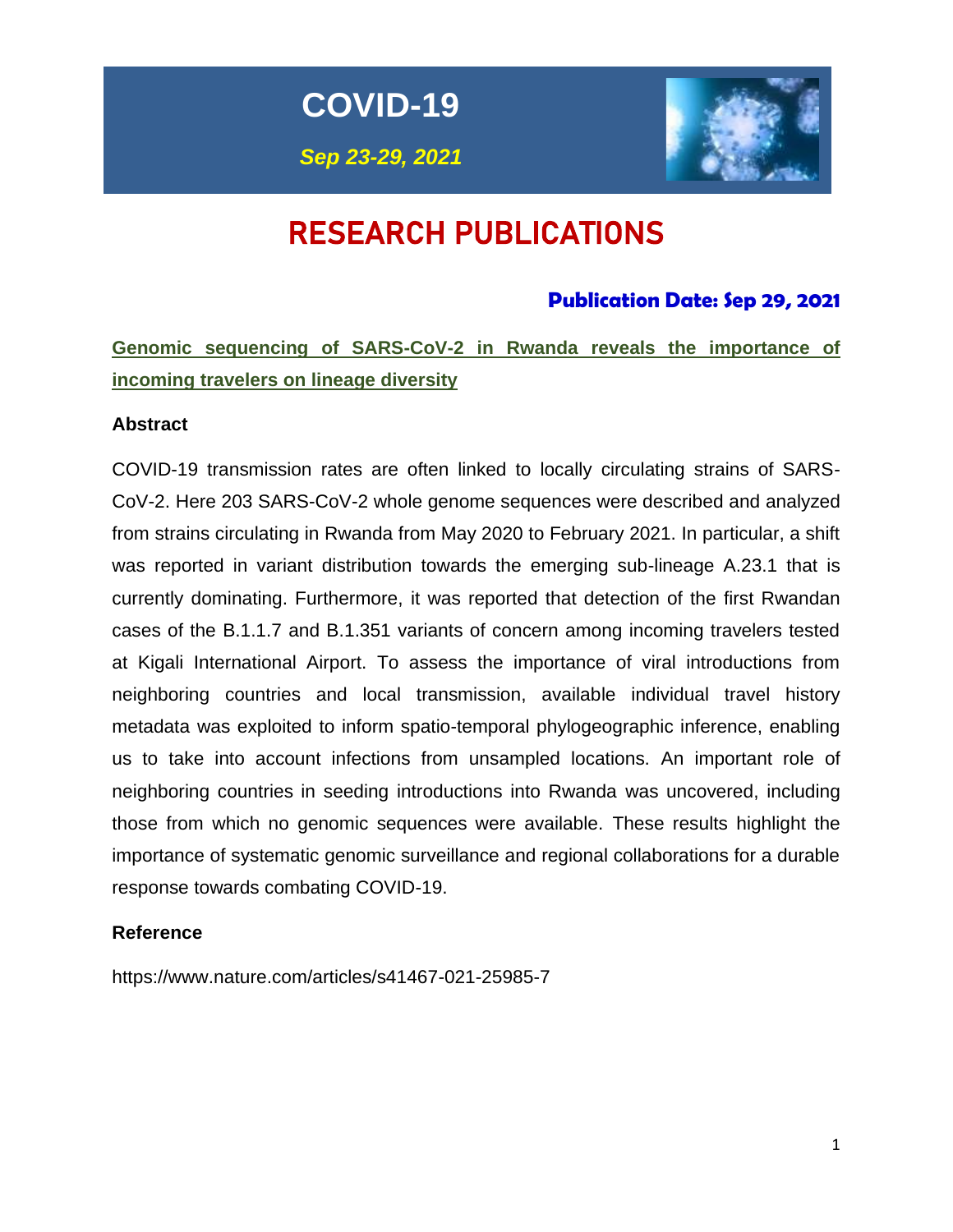## **Correlates of protection against symptomatic and asymptomatic SARS-CoV-2 infection**

### **Abstract**

The global supply of COVID-19 vaccines remains limited. An understanding of the immune response that is predictive of protection could facilitate rapid licensure of new vaccines. Data from a randomized efficacy trial of the ChAdOx1 nCoV-19 (AZD1222) vaccine in the United Kingdom was analyzed to determine the antibody levels associated with protection against SARS-CoV-2. Binding and neutralizing antibodies at 28 days after the second dose were measured in infected and noninfected vaccine recipients. Higher levels of all immune markers were correlated with a reduced risk of symptomatic infection. A vaccine efficacy of 80% against symptomatic infection with majority Alpha (B.1.1.7) variant of SARS-CoV-2 was achieved with 264 (95% CI: 108, 806) binding antibody units (BAU)/ml: and 506 (95% CI: 135, not computed (beyond data range) (NC)) BAU/ml for anti-spike and anti-RBD antibodies, and 26 (95% CI: NC, NC) international unit (IU)/ml and 247 (95% CI: 101, NC) normalized neutralization titers (NF50) for pseudovirus and live-virus neutralization, respectively. Immune markers were not correlated with asymptomatic infections at the 5% significance level. These data can be used to bridge to new populations using validated assays, and allow extrapolation of efficacy estimates to new COVID-19 vaccines.

### **Reference**

https://www.nature.com/articles/s41591-021-01540-1

## **Prospective postmortem evaluation of 735 consecutive SARS-CoV-2-associated death cases**

#### **Abstract**

Coronavirus disease 19 (COVID-19), caused by severe acute respiratory syndrome coronavirus 2 (SARS-CoV-2), has become a global pandemic with significant mortality. Accurate information on the specific circumstances of death and whether patients died from or with SARS-CoV-2 is scarce. To distinguish COVID-19 from non-COVID-19 deaths, we performed a systematic review of 735 SARS-CoV-2-associated deaths in Hamburg, Germany, from March to December 2020, using conventional autopsy,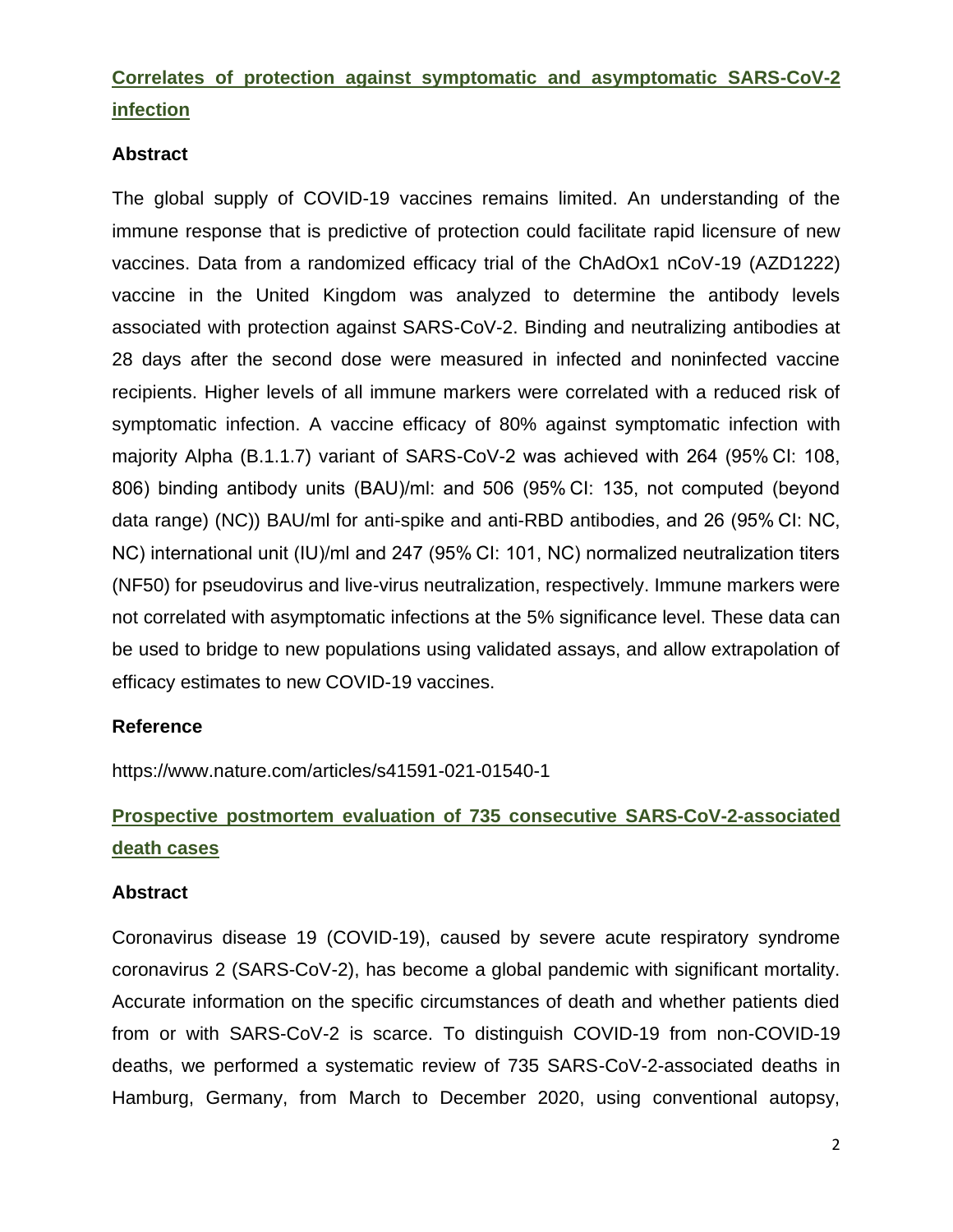ultrasound-guided minimally invasive autopsy, postmortem computed tomography and medical records. Statistical analyses including multiple logistic regression were used to compare both cohorts. 84.1% (n = 618) were classified as COVID-19 deaths, 6.4% (n = 47) as non-COVID-19 deaths, 9.5% (n = 70) remained unclear. Median age of COVID-19 deaths was 83.0 years, 54.4% were male. In the autopsy group (n = 283), the majority died of pneumonia and/or diffuse alveolar damage (73.6%; n = 187). Thromboses were found in 39.2% (n = 62/158 cases), pulmonary embolism in 22.1% (n = 56/253 cases). In 2020, annual mortality in Hamburg was about 5.5% higher than in the previous 20 years, of which 3.4% (n = 618) represented COVID-19 deaths. Our study highlights the need for mortality surveillance and postmortem examinations. The vast majority of individuals who died directly from SARS-CoV-2 infection were of advanced age and had multiple comorbidities.

#### **Reference**

https://www.nature.com/articles/s41598-021-98499-3

## **COVID-19 hospital admissions and deaths after BNT162b2 and ChAdOx1 nCoV-19 vaccinations in 2·57 million people in Scotland (EAVE II): A prospective cohort study**

### **Abstract**

*Background*: The UK COVID-19 vaccination programme has prioritised vaccination of those at the highest risk of COVID-19 mortality and hospitalisation. The programme was rolled out in Scotland during winter 2020–21, when SARS-CoV-2 infection rates were at their highest since the pandemic started, despite social distancing measures being in place. We aimed to estimate the frequency of COVID-19 hospitalisation or death in people who received at least one vaccine dose and characterise these individuals.

*Methods*: A prospective cohort study was conducted using the Early Pandemic Evaluation and Enhanced Surveillance of COVID-19 (EAVE II) national surveillance platform, which contained linked vaccination, primary care, RT-PCR testing, hospitalisation, and mortality records for 5·4 million people (around 99% of the population) in Scotland. Individuals were followed up from receiving their first dose of the BNT162b2 (Pfizer–BioNTech) or ChAdOx1 nCoV-19 (Oxford–AstraZeneca) COVID-19 vaccines until admission to hospital for COVID-19, death, or the end of the study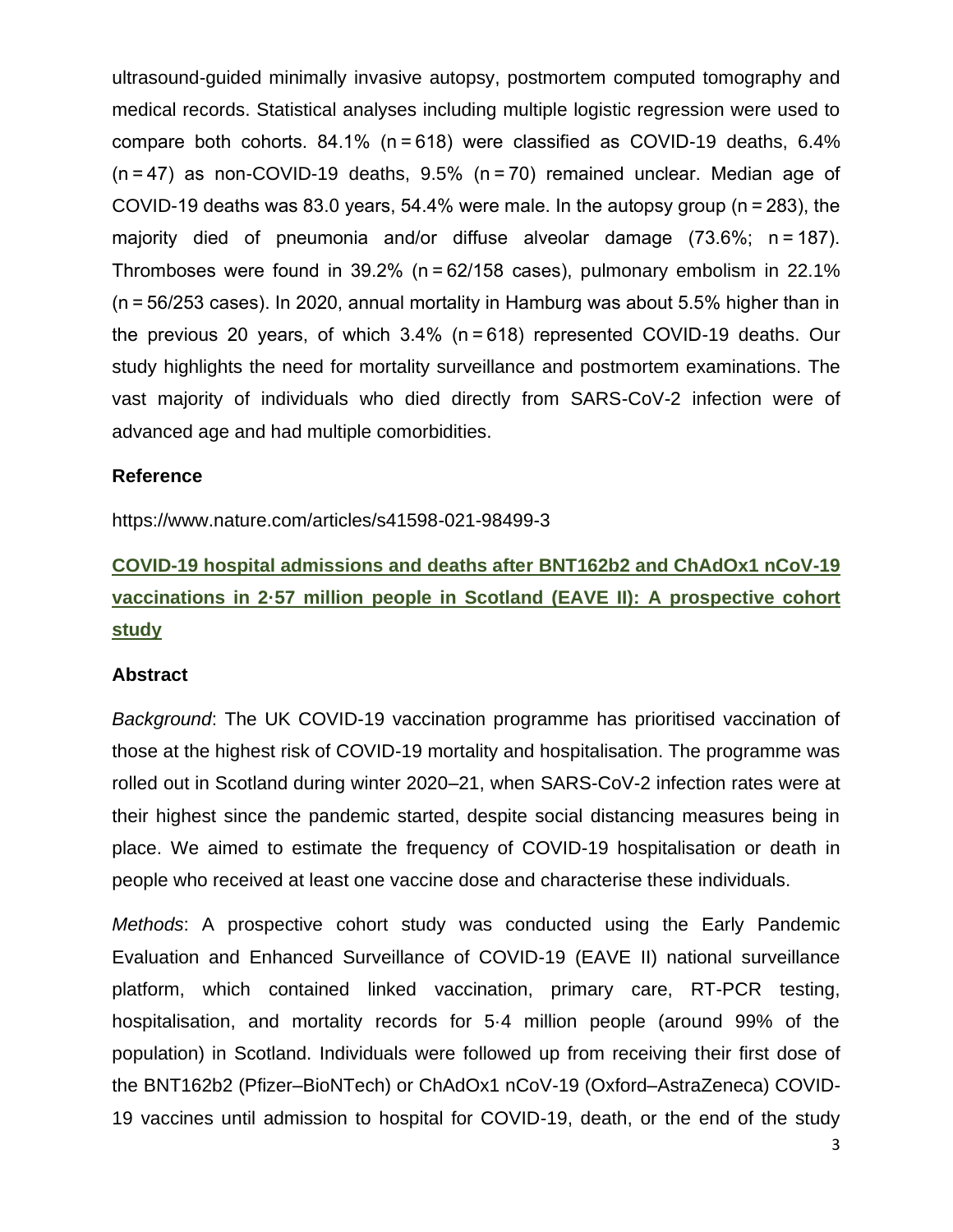period on April 18, 2021. A time-dependent Poisson regression model was used to estimate rate ratios (RRs) for demographic and clinical factors associated with COVID-19 hospitalisation or death 14 days or more after the first vaccine dose, stratified by vaccine type.

*Findings*: Between Dec 8, 2020, and April 18, 2021, 2 572 008 individuals received their first dose of vaccine—841 090 (32·7%) received BNT162b2 and 1 730 918 (67·3%) received ChAdOx1. 1196 (<0·1%) individuals were admitted to hospital or died due to COVID-19 illness (883 hospitalised, of whom 228 died, and 313 who died due to COVID-19 without hospitalisation) 14 days or more after their first vaccine dose. These severe COVID-19 outcomes were associated with older age (≥80 years vs 18–64 years adjusted RR 4·75, 95% CI 3·85–5·87), comorbidities (five or more risk groups vs less than five risk groups 4·24, 3·34–5·39), hospitalisation in the previous 4 weeks (3·00, 2·47–3·65), high-risk occupations (ten or more previous COVID-19 tests vs less than ten previous COVID-19 tests 2·14, 1·62–2·81), care home residence (1·63, 1·32–2·02), socioeconomic deprivation (most deprived quintile vs least deprived quintile 1·57, 1·30– 1·90), being male (1·27, 1·13–1·43), and being an ex-smoker (ex-smoker vs nonsmoker 1·18, 1·01–1·38). A history of COVID-19 before vaccination was protective  $(0.40, 0.29 - 0.54)$ .

*Interpretation*: COVID-19 hospitalisations and deaths were uncommon 14 days or more after the first vaccine dose in this national analysis in the context of a high background incidence of SARS-CoV-2 infection and with extensive social distancing measures in place. Sociodemographic and clinical features known to increase the risk of severe disease in unvaccinated populations were also associated with severe outcomes in people receiving their first dose of vaccine and could help inform case management and future vaccine policy formulation.

### **Reference**

[https://www.thelancet.com/journals/lanres/article/PIIS2213-2600\(21\)00380-5/fulltext](https://www.thelancet.com/journals/lanres/article/PIIS2213-2600(21)00380-5/fulltext)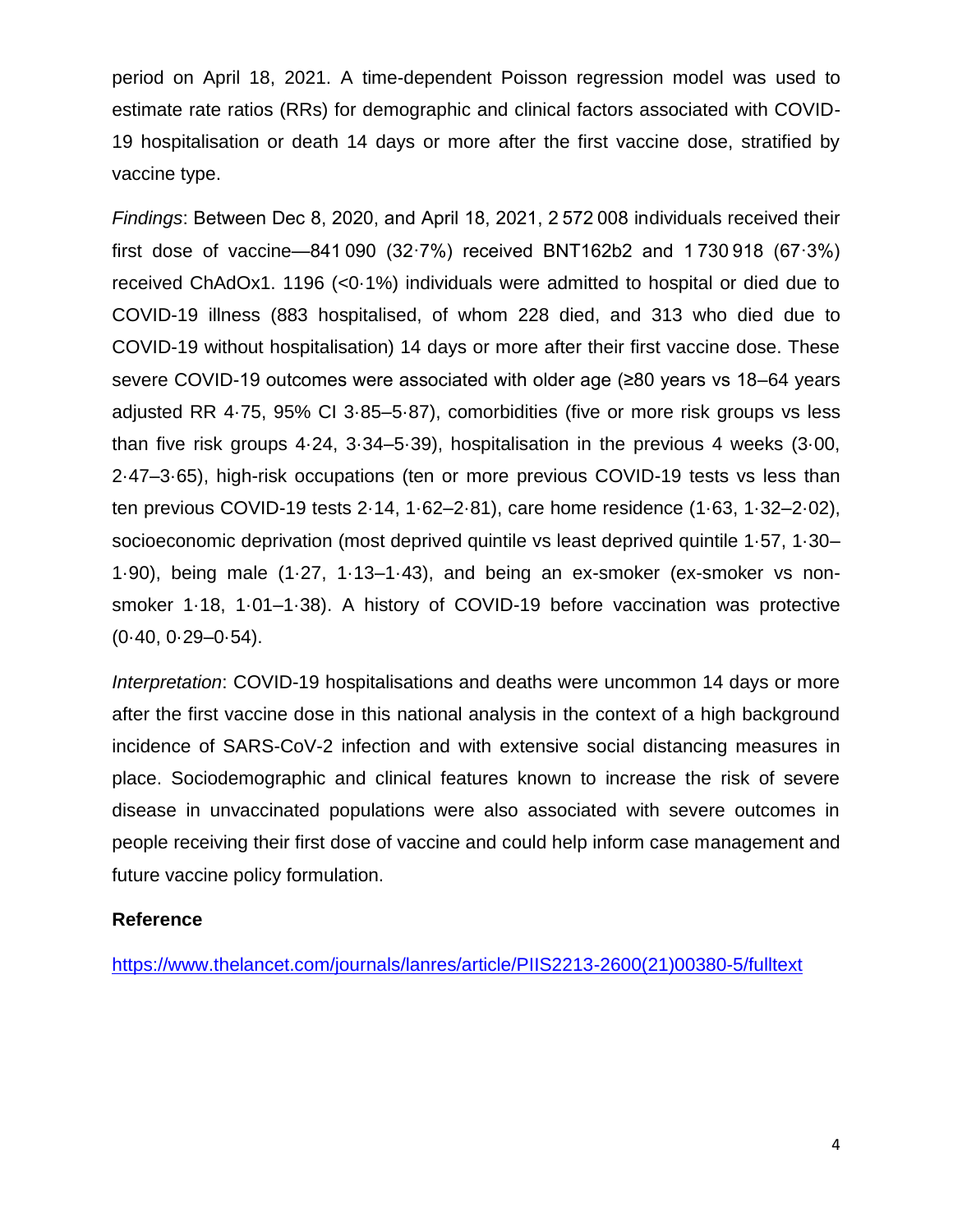## *In vivo* **structure and dynamics of the SARS-CoV-2 RNA genome**

### **Abstract**

The dynamics of SARS-CoV-2 RNA structure and their functional relevance are largely unknown. Here we develop a simplified SPLASH assay and comprehensively map the in vivo RNA-RNA interactome of SARS-CoV-2 genome across viral life cycle. We report canonical and alternative structures including 5′-UTR and 3′-UTR, frameshifting element (FSE) pseudoknot and genome cyclization in both cells and virions. We provide direct evidence of interactions between Transcription Regulating Sequences, which facilitate discontinuous transcription. In addition, we reveal alternative short and long distance arches around FSE. More importantly, we find that within virions, while SARS-CoV-2 genome RNA undergoes intensive compaction, genome domains remain stable but with strengthened demarcation of local domains and weakened global cyclization. Taken together, our analysis reveals the structural basis for the regulation of replication, discontinuous transcription and translational frameshifting, the alternative conformations and the maintenance of global genome organization during the whole life cycle of SARS-CoV-2, which we anticipate will help develop better antiviral strategies.

### **Reference**

https://www.nature.com/articles/s41467-021-25999-1

## **Is glucose-6-phosphatase dehydrogenase deficiency associated with severe outcomes in hospitalized COVID-19 patients?**

### **Abstract**

Glucose-6-phosphate dehydrogenase deficiency (G6PDd) is known to suppress the antioxidant system and is likely to aggravate severity of COVID-19, which results in a pro-oxidant response. This possible association has not been explored adequately in human studies. In this research, we report that the occurrence of non-invasive ventilation, intubation or death—all of which are indicative of severe COVID-19, are not significantly different in hospitalized COVID-19 patients with and without G6PDd (4.6 vs. 6.4%, p = 0.33). The likelihood of developing any of these severe outcomes were slightly lower in patients with G6PDd after accounting for age, nationality, presence of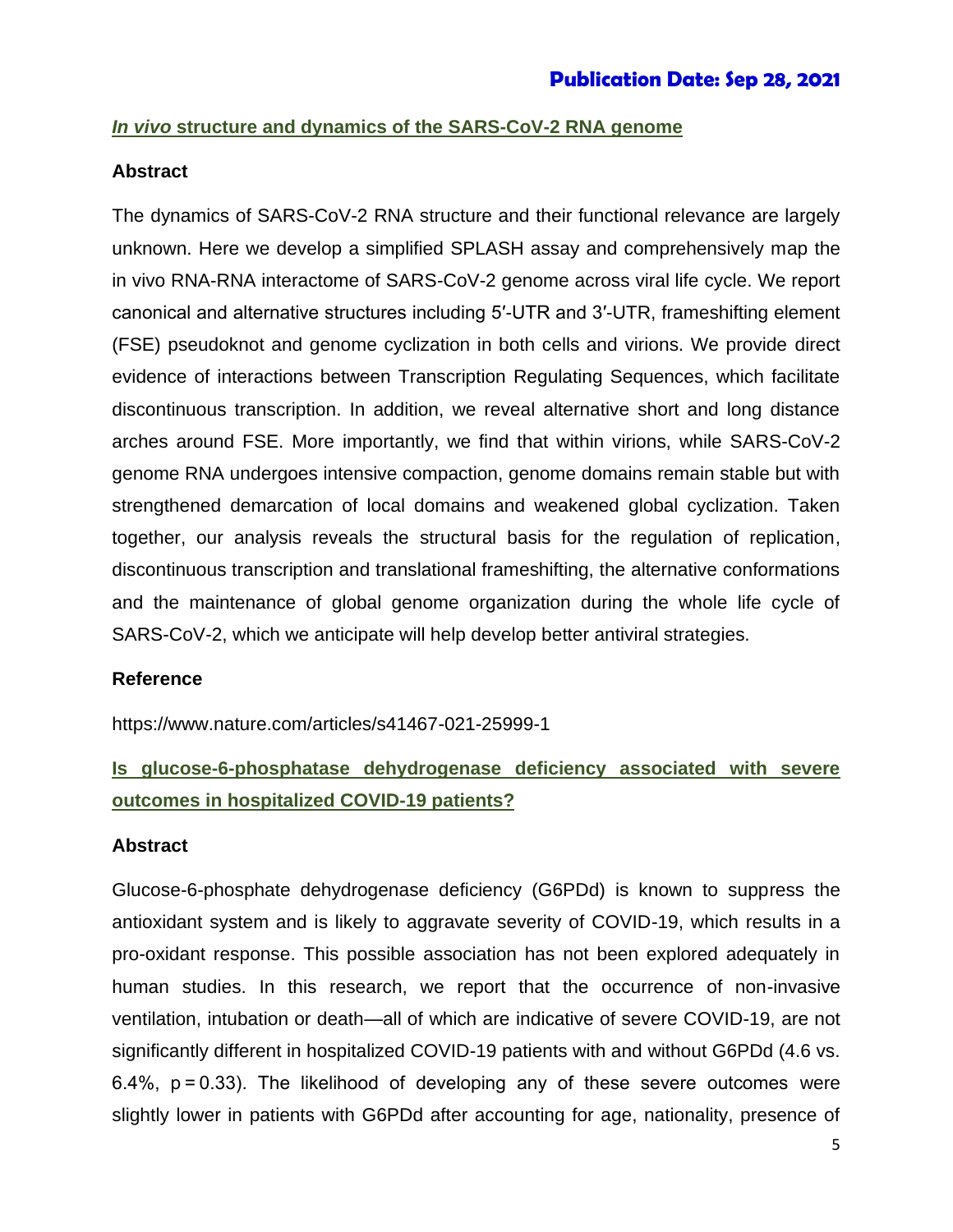comorbidities and drug interventions (Odds ratio 0.40, 95% confidence intervals 0.142, 1.148). Further investigation that extends to both, hospitalized and non-hospitalized COVID-19 patients, is warranted to study this potential association.

#### **Reference**

https://www.nature.com/articles/s41598-021-98712-3

### **Publication Date: Sep 27, 2021**

## **Viral S protein histochemistry reveals few potential SARS-CoV-2 entry sites in human ocular tissues**

#### **Abstract**

Despite the reported low expression of the primary SARS-CoV-2 receptor ACE2 in distinct ocular tissues, some clinical evidence suggests that SARS-CoV-2 can infect the eye. In this study, we explored potential entry sites for SARS-CoV-2 by viral S protein histochemistry on various ocular tissues and compared the staining patterns with RNA and protein expression of TMPRSS2 and ACE2. Potential viral entry sites were investigated by histochemistry using tagged recombinant viral S protein on 52 ocular tissue samples including specimens of the cornea, conjunctiva, lid margin, lacrimal gland tissue, retina, choroid, and RPE. In addition, ACE2 and TMPRSS2 immunohistochemistry were performed on the same ocular tissue, each with distinct antibodies binding to different epitopes. Lung tissue samples were used as positive controls. Finally, bulk RNA sequencing (RNA-Seq) was used to determine the expression of ACE2 and its auxiliary factors in the tissues mentioned above. S protein histochemistry revealed a positive staining in lung tissue but absent staining in the cornea, the conjunctiva, eye lid samples, the lacrimal glands, the retina and the optic nerve which was supported by hardly any immunoreactivity for ACE2 and TMPRSS2 and scarce ACE2 and TMPRSS2 RNA expression. Negligible staining with antibodies targeting ACE2 or TMPRSS2 was seen in the main and accessory lacrimal glands. In contrast, ocular staining (S protein, ACE2, TMPRSS2) was distinctly present in pigmented cells of the RPE and choroid, as well as in the ciliary body and the iris stroma. S protein histochemistry revealed hardly any SARS-CoV-2 entry sites in all ocular tissues examined. Similarly, no significant ACE2 or TMPRSS2 expression was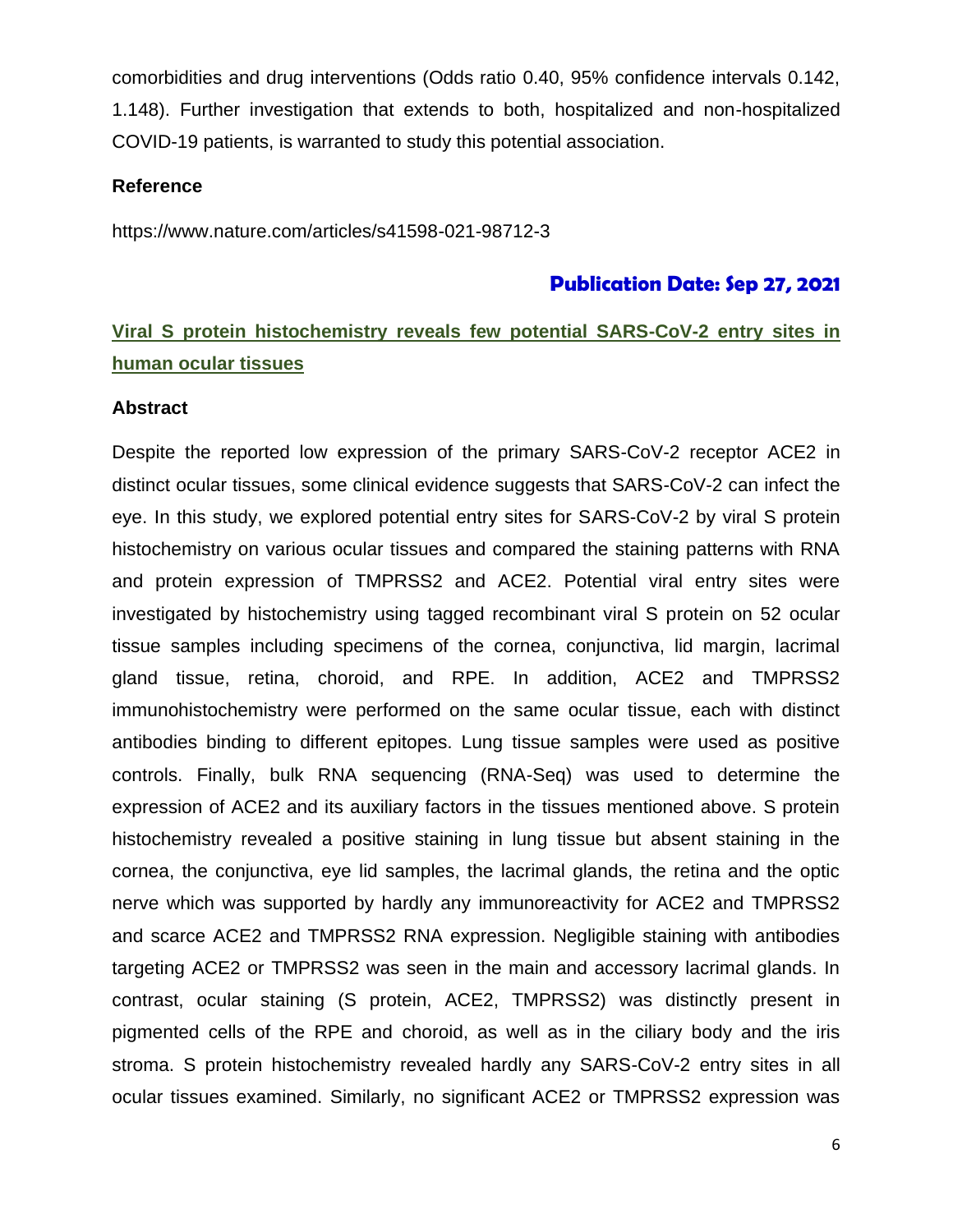found in extra- and intraocular tissue. While this study suggest a rather low risk of ocular infection with SARS-CoV-2, it should be noted, that potential viral entry sites may increase in response to inflammation or in certain disease states.

## **Reference**

https://www.nature.com/articles/s41598-021-98709-y

## **Cross-neutralizing antibodies bind a SARS-CoV-2 cryptic site and resist circulating variants**

## **Abstract**

The emergence of numerous variants of SARS-CoV-2, the causative agent of COVID-19, has presented new challenges to the global efforts to control the COVID-19 pandemic. Here, we obtain two cross-neutralizing antibodies (7D6 and 6D6) that target Sarbecoviruses' receptor-binding domain (RBD) with sub-picomolar affinities and potently neutralize authentic SARS-CoV-2. Crystal structures show that both antibodies bind a cryptic site different from that recognized by existing antibodies and highly conserved across Sarbecovirus isolates. Binding of these two antibodies to the RBD clashes with the adjacent N-terminal domain and disrupts the viral spike. Both antibodies confer good resistance to mutations in the currently circulating SARS-CoV-2 variants. Thus, our results have direct relevance to public health as options for passive antibody therapeutics and even active prophylactics. They can also inform the design of pan-sarbecovirus vaccines.

## **Reference**

https://www.nature.com/articles/s41467-021-25997-3

## **Pharmacological inhibition of fatty acid synthesis blocks SARS-CoV-2 replication**

### **Abstract**

Caused by severe acute respiratory syndrome coronavirus 2 (SARS-CoV-2), COVID-19 is a virus-induced inflammatory disease of the airways and lungs that leads to severe multi-organ damage and death. Here we show that cellular lipid synthesis is required for SARS-CoV-2 replication and offers an opportunity for pharmacological intervention. Screening a short-hairpin RNA sublibrary that targets metabolic genes, we identified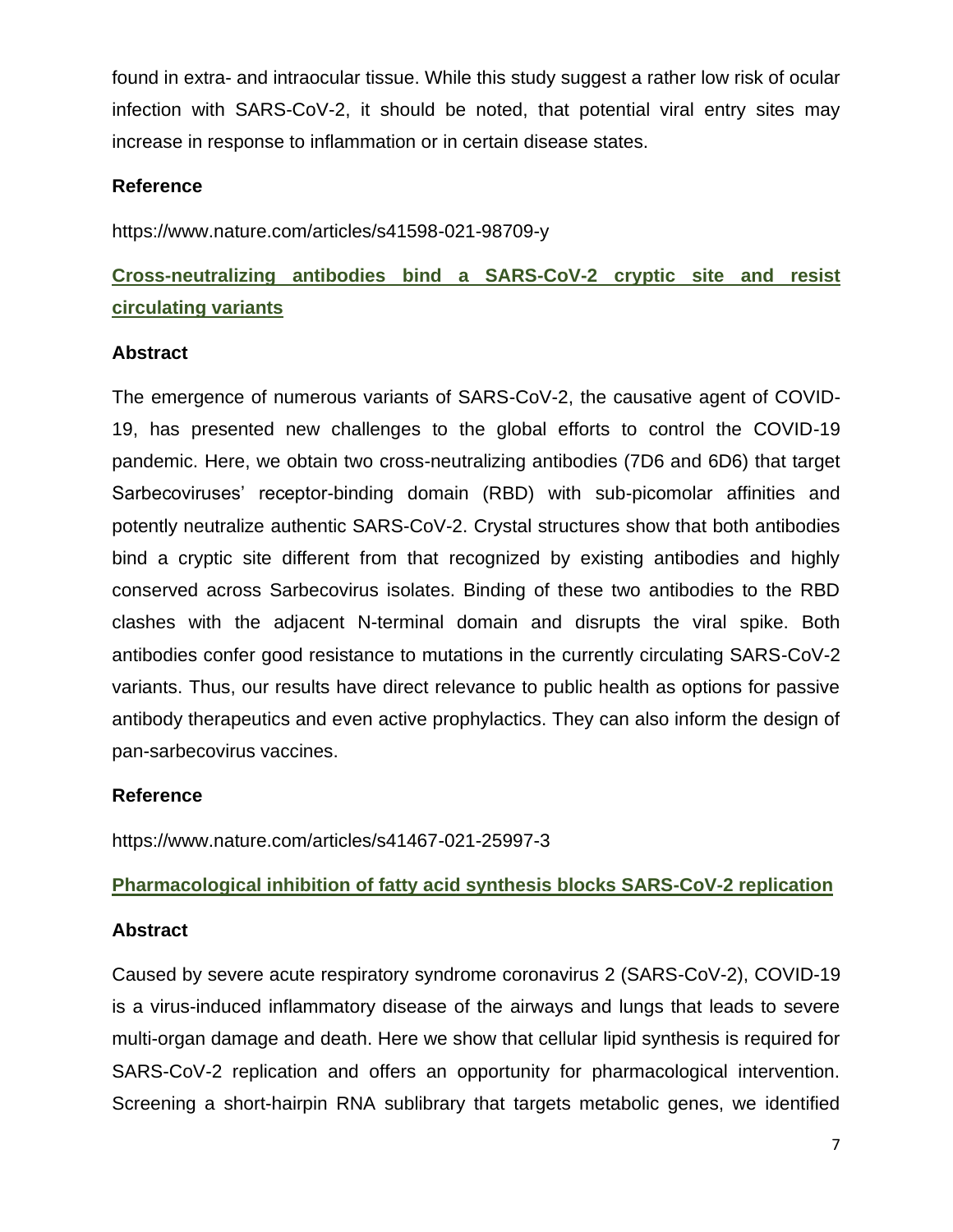genes that either inhibit or promote SARS-CoV-2 viral infection, including two key candidate genes, ACACA and FASN, which operate in the same lipid synthesis pathway. We further screened and identified several potent inhibitors of fatty acid synthase (encoded by FASN), including the US Food and Drug Administration-approved anti-obesity drug orlistat, and found that it inhibits in vitro replication of SARS-CoV-2 variants, including more contagious new variants, such as Delta. In a mouse model of SARS-CoV-2 infection (K18-hACE2 transgenic mice), injections of orlistat resulted in lower SARS-CoV-2 viral levels in the lung, reduced lung pathology and increased mouse survival. Our findings identify fatty acid synthase inhibitors as drug candidates for the prevention and treatment of COVID-19 by inhibiting SARS-CoV-2 replication. Clinical trials are needed to evaluate the efficacy of repurposing fatty acid synthase inhibitors for severe COVID-19 in humans.

#### **Reference**

https://www.nature.com/articles/s42255-021-00479-4

## **AGO CLIP-based imputation of potent siRNA sequences targeting SARS-CoV-2 with antifibrotic miRNA-like activity**

#### **Abstract**

Coronavirus disease 2019 (COVID-19), caused by severe acute respiratory syndrome coronavirus 2 (SARS-CoV-2), is associated with fatal pulmonary fibrosis. Small interfering RNAs (siRNAs) can be developed to induce RNA interference against SARS-CoV-2, and their susceptible target sites can be inferred by Argonaute crosslinking immunoprecipitation sequencing (AGO CLIP). Here, by reanalysing AGO CLIP data in RNA viruses, we delineated putative AGO binding in the conserved non-structural protein 12 (nsp12) region encoding RNA-dependent RNA polymerase (RdRP) in SARS-CoV-2. We utilised the inferred AGO binding to optimise the local RNA folding parameter to calculate target accessibility and predict all potent siRNA target sites in the SARS-CoV-2 genome, avoiding sequence variants. siRNAs loaded onto AGO also repressed seed (positions 2–8)-matched transcripts by acting as microRNAs (miRNAs). To utilise this, we further screened 13 potential siRNAs whose seed sequences were matched to known antifibrotic miRNAs and confirmed their miRNA-like activity. A miR-27-mimicking siRNA designed to target the nsp12 region (27/RdRP) was validated to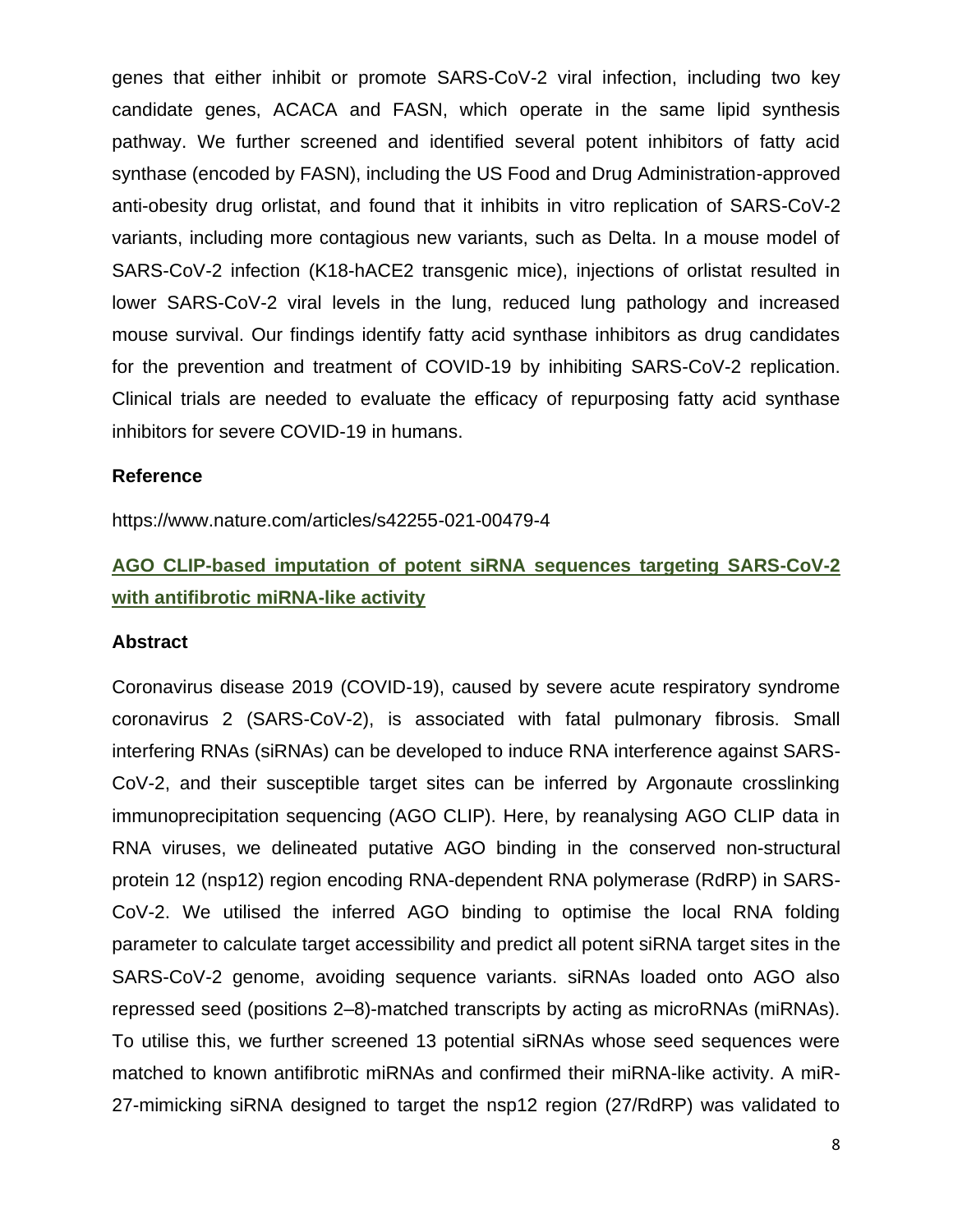silence a synthesised nsp12 RNA mimic in lung cell lines and function as an antifibrotic miR-27 in regulating target transcriptomes related to TGF-β signalling. siRNA sequences with an antifibrotic miRNA-like activity that could synergistically treat COVID-19 are available online (http://clip.korea.ac.kr/covid19).

#### **Reference**

https://www.nature.com/articles/s41598-021-98708-z

#### **Publication Date: Sep 25, 2021**

## **CD147 antibody specifically and effectively inhibits infection and cytokine storm of SARS-CoV-2 and its variants delta, alpha, beta, and gamma**

#### **Abstract**

SARS-CoV-2 mutations contribute to increased viral transmissibility and immune escape, compromising the effectiveness of existing vaccines and neutralizing antibodies. An in-depth investigation on COVID-19 pathogenesis is urgently needed to develop a strategy against SARS-CoV-2 variants. Here, we identified CD147 as a universal receptor for SARS-CoV-2 and its variants. Meanwhile, Meplazeumab, a humanized anti-CD147 antibody, could block cellular entry of SARS-CoV-2 and its variants—alpha, beta, gamma, and delta, with inhibition rates of 68.7, 75.7, 52.1, 52.1, and 62.3% at 60 μg/ml, respectively. Furthermore, humanized CD147 transgenic mice were susceptible to SARS-CoV-2 and its two variants, alpha and beta. When infected, these mice developed exudative alveolar pneumonia, featured by immune responses involving alveoli-infiltrated macrophages, neutrophils, and lymphocytes and activation of IL-17 signaling pathway. Mechanistically, we proposed that severe COVID-19-related cytokine storm is induced by a "spike protein-CD147-CyPA signaling axis": Infection of SARS-CoV-2 through CD147 initiated the JAK-STAT pathway, which further induced expression of cyclophilin A (CyPA); CyPA reciprocally bound to CD147 and triggered MAPK pathway. Consequently, the MAPK pathway regulated the expression of cytokines and chemokines, which promoted the development of cytokine storm. Importantly, Meplazumab could effectively inhibit viral entry and inflammation caused by SARS-CoV-2 and its variants. Therefore, our findings provided a new perspective for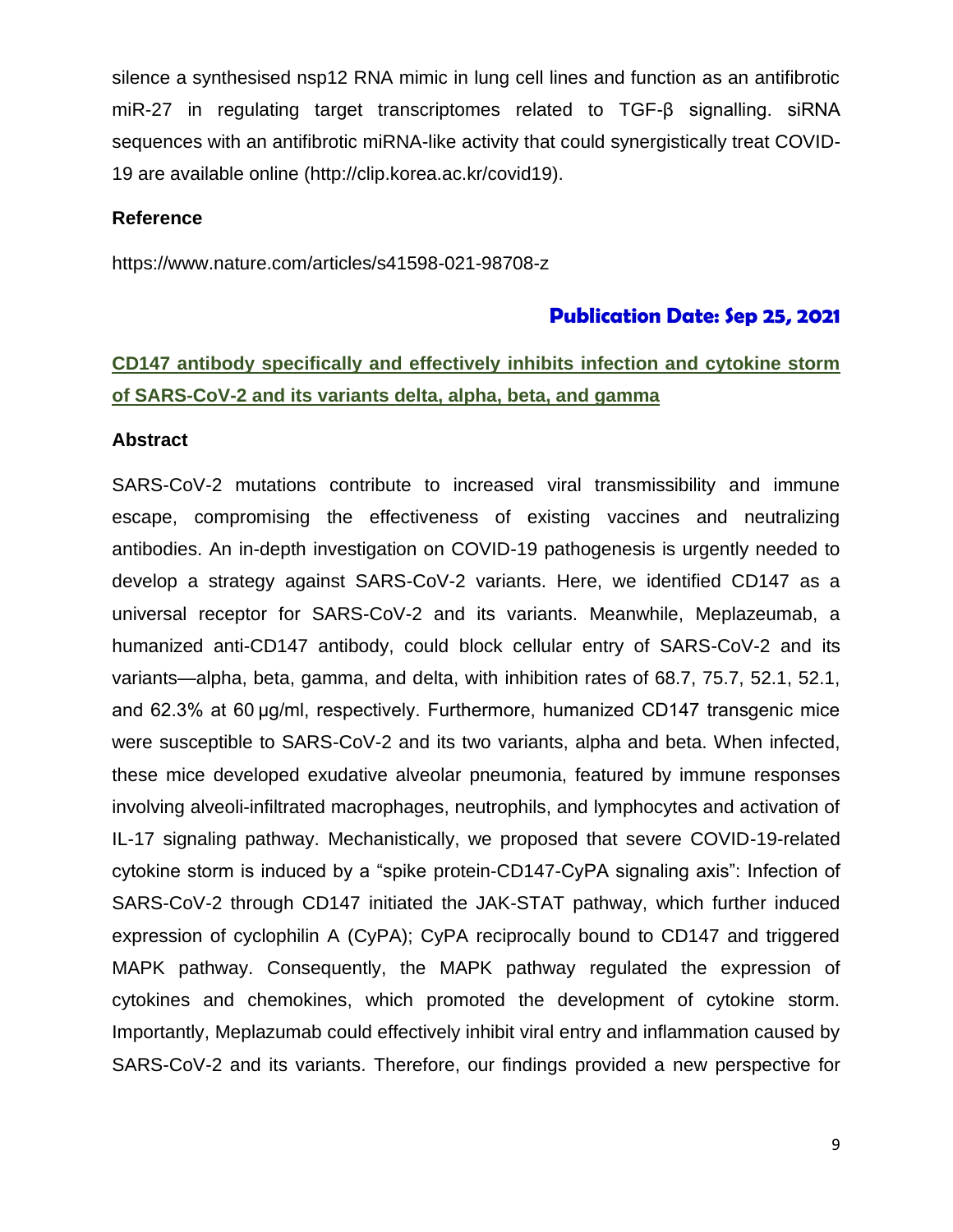severe COVID-19-related pathogenesis. Furthermore, the validated universal receptor for SARS-CoV-2 and its variants can be targeted for COVID-19 treatment.

## **Reference**

<https://www.nature.com/articles/s41392-021-00760-8>

**Titers of SARS CoV-2 antibodies in cord blood of neonates whose mothers contracted SARS CoV-2 (COVID-19) during pregnancy and in those whose mothers were vaccinated with mRNA to SARS CoV-2 during pregnancy**

## **Abstract**

*Objective*: We compared neonatal immunity after vaccination against SARS-CoV-2 during pregnancy to that achieved after maternal infection.

*Study design*: We tested cord blood from women infected with SARS-CoV-2 during pregnancy (group 1, n = 29), women who were vaccinated during pregnancy (group 2, n = 29) and from women not infected and not vaccinated (Group 3, n = 21) for titers of antibodies to both SARS-CoV-2 spike and 'N' proteins.

*Results*: Seventy-nine women were included: Antibodies against SARS-CoV-2 spike protein were detected in all samples from Group 1 and 2. Antibodies to the 'N' protein were detected in 25/29 samples in Group 1. None of the samples from Group 3 had antibodies to either protein. Mean titers of SARS-CoV-2 antibodies were significantly higher in Group 2 than in Group 1 (p < 0.05).

*Conclusions*: Neonates born to mothers vaccinated during pregnancy have higher antibody titers and may therefore have more prolonged protection than those born to women infected during pregnancy.

## **Reference**

https://www.nature.com/articles/s41372-021-01216-1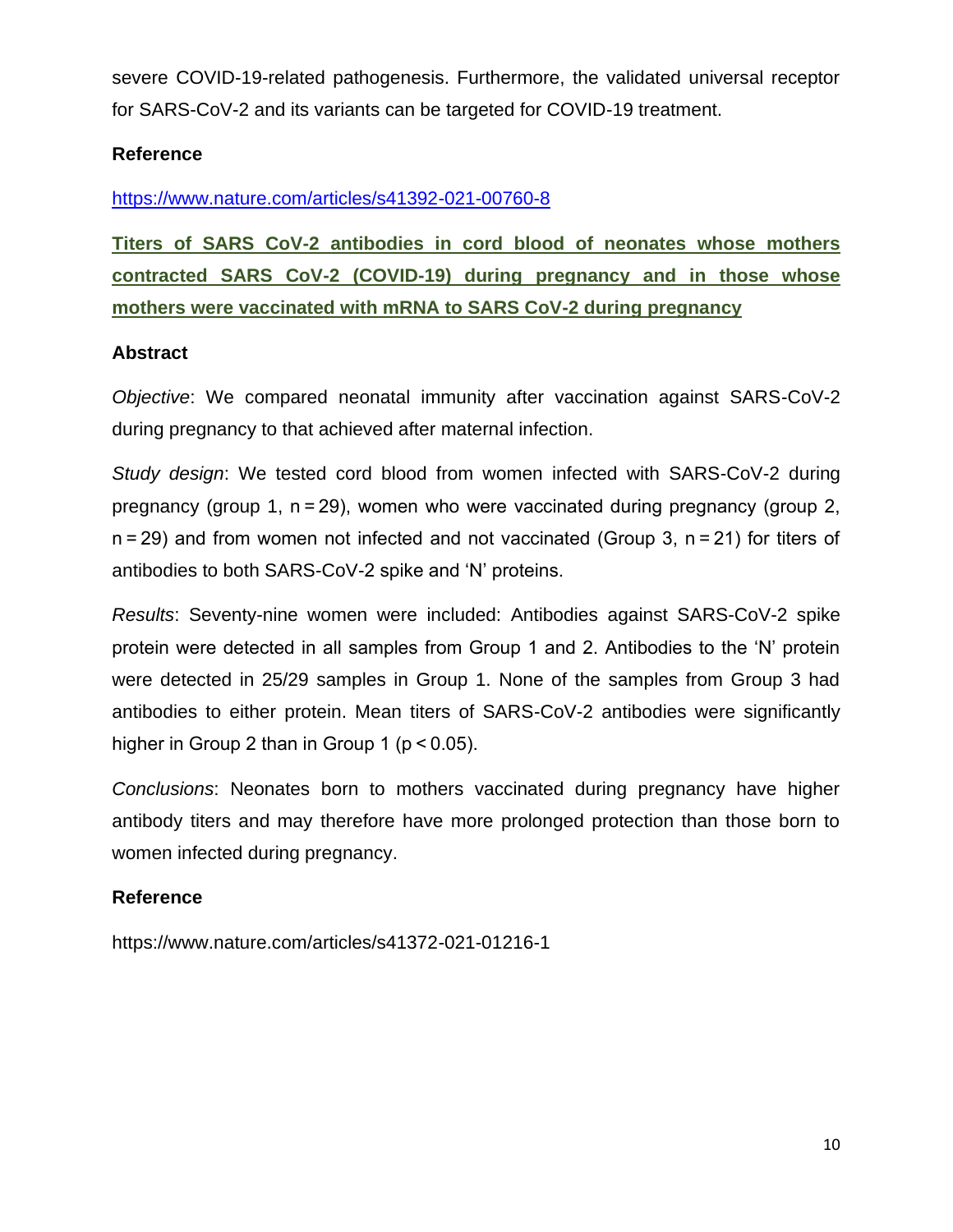## **Publication Date: Sep 24, 2021**

## **Distinct immune signatures discriminate between asymptomatic and presymptomatic SARS-CoV-2<sup>pos</sup> subjects**

#### **Abstract**

Increasing numbers of SARS-CoV-2-positive (SARS-CoV-2pos) subjects are detected at silent SARS-CoV-2 infection stage (SSIS). Yet, SSIS represents a poorly examined time-window wherein unknown immunity patterns may contribute to the fate determination towards persistently asymptomatic or overt disease. Here, we retrieved blood samples from 19 asymptomatic and 12 presymptomatic SARS-CoV-2pos subjects, 47 age/gender-matched patients with mild or moderate COVID-19 and 27 normal subjects, and interrogated them with combined assays of 44-plex CyTOF, RNA-seq and Olink. Notably, both asymptomatic and presymptomatic subjects exhibited numerous readily detectable immunological alterations, while certain parameters including more severely decreased frequencies of CD107alow classical monocytes, intermediate monocytes, non-classical monocytes and CD62Lhi CD8+ Tnaïve cells, reduced plasma STC1 level but an increased frequency of CD4+ NKT cells combined to distinguish the latter. Intercorrelation analyses revealed a particular presymptomatic immunotype mainly manifesting as monocytic overactivation and differentiation blockage, a likely lymphocyte exhaustion and immunosuppression, yielding mechanistic insights into SSIS fate determination, which could potentially improve SARS-CoV-2 management.

#### **Reference**

https://www.nature.com/articles/s41422-021-00562-1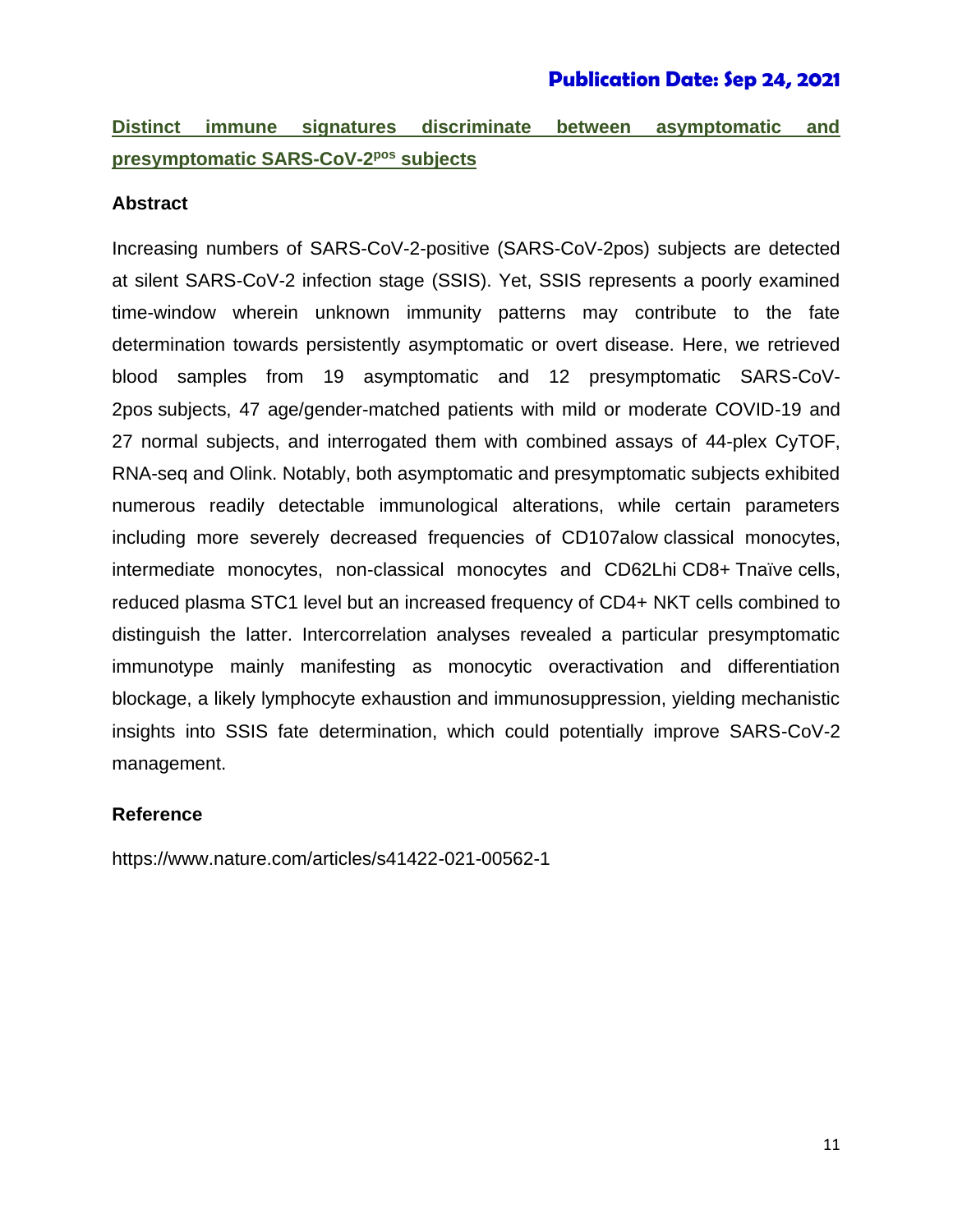## **The combined treatment of Molnupiravir and Favipiravir results in a potentiation of antiviral efficacy in a SARS-CoV-2 hamster infection model**

## **Abstract**

*Background*: Favipiravir and Molnupiravir, orally available antivirals, have been reported to exert antiviral activity against SARS-CoV-2. First efficacy data have been recently reported in COVID-19 patients.

*Methods*: We here report on the combined antiviral effect of both drugs in a SARS-CoV-2 Syrian hamster infection model. The infected hamsters were treated twice daily with the vehicle (the control group) or a suboptimal dose of each compound or a combination of both compounds.

*Findings*: When animals were treated with a combination of suboptimal doses of Molnupiravir and Favipiravir at the time of infection, a marked combined potency at endpoint is observed. Infectious virus titers in the lungs of animals treated with the combination are reduced by ∼5 log10 and infectious virus are no longer detected in the lungs of >60% of treated animals. When start of treatment was delayed with one day a reduction of titers in the lungs of 2.4 log10 was achieved. Moreover, treatment of infected animals nearly completely prevented transmission to co-housed untreated sentinels. Both drugs result in an increased mutation frequency of the remaining viral RNA recovered from the lungs of treated animals. In the combo-treated hamsters, an increased frequency of C-to-T mutations in the viral RNA is observed as compared to the single treatment groups which may explain the pronounced antiviral potency of the combination.

*Interpretation*: Our findings may lay the basis for the design of clinical studies to test the efficacy of the combination of Molnupiravir/Favipiravir in the treatment of COVID-19.

## **Reference**

https://www.thelancet.com/journals/ebiom/article/PIIS2352-3964(21)00388-1/fulltext